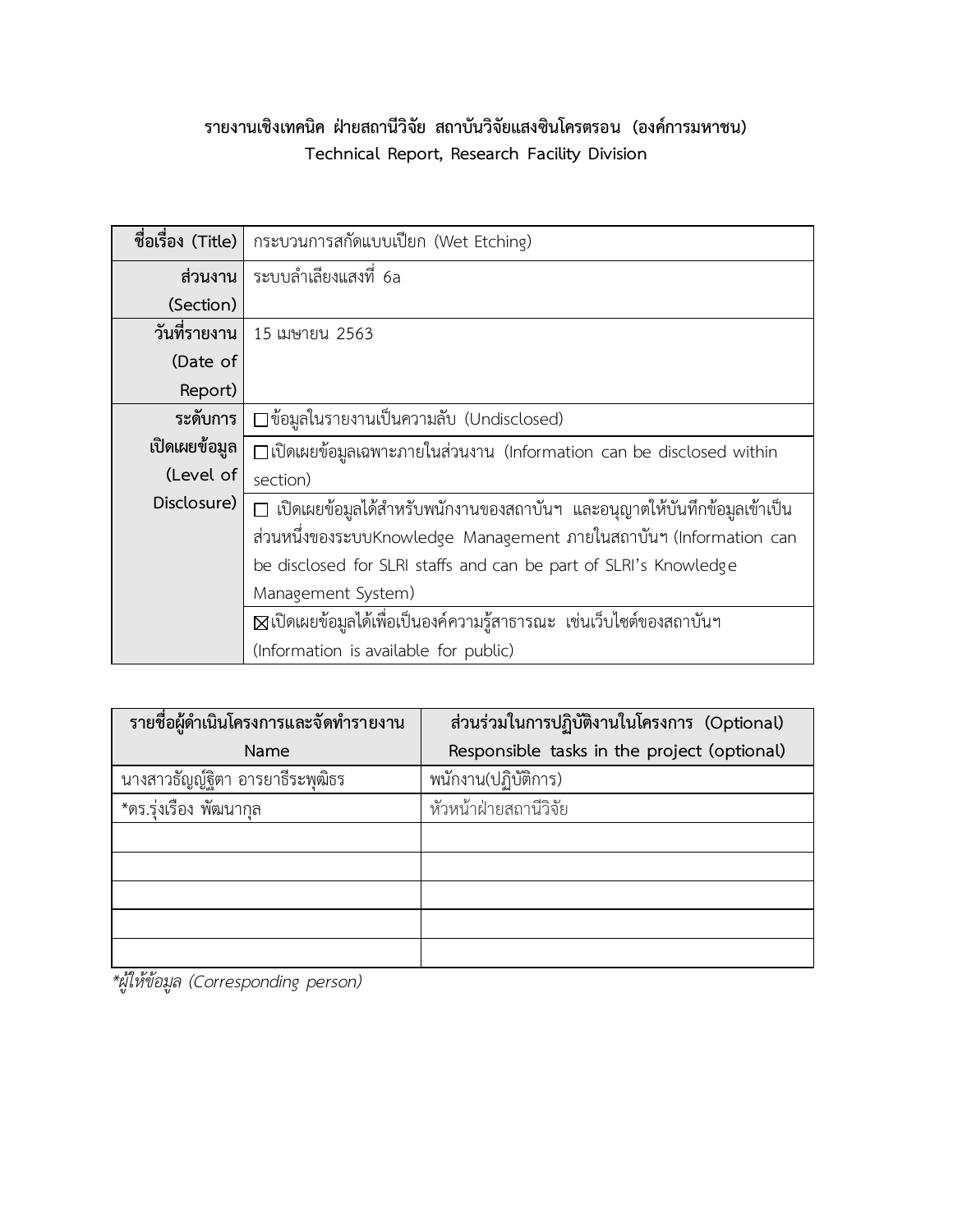### **การสกัดแบบเปียก (Wet etching)**

การสกัดเป็นกระบวนการของการนำโลหะหรือวัสดุออกจากพื้นผิวของฐาน (substrate) โดยแบ่งเป็น 2 ประเภทคือการสกัดแบบเปียก (Wet etching) และการสกัดแบบแห้ง (Dry etching)

การสกัดที่เกี่ยวข้องกับการใช้สารเคมีที่เป็นของเหลวเพื่อทำให้ชั้นวัสดุหลุดออกจากพื้นผิวเรียกว่า "การ สกัดแบบเปียก" ส่วน "การสกัดแบบแห้ง" คือกระบวนการสกัดด้วยพลาสมา โดยเป็นการใช้ปฏิกิริยาของแก๊สใน สถานะพลาสมามาสกัดชั้นวัสดุ

ข้อดีของกระบวนการสกัดแบบเปียกคือใช้อุปกรณ์ไม่ซับซ้อน อัตราการสกัดสูง สำหรับข้อเสียเนื่องจาก การสกัดแบบเปียกมีลักษณะเป็นแบบไอโซโทรปิกซึ่งส่งผลให้สารเคมีกัดกรดสามารถสกัดพื้นผิวภายใต้หน้ากากที่ ้กั้นได้ (under-etching) อีกทั้งการสกัดแบบเปียกต้องใช้สารเคมีจำนวนมาก ส่งผลให้ต้นทุนการดำเนินงานสูง



#### **กระบวนการสกัด (Etching)**

ภาพที่1 กระบวนการสกัดทางเคมีแบบเปียก (wet etching) การล้างโลหะที่เกิดจากการแข็งตัวโดยหน้ากากกั้นแสง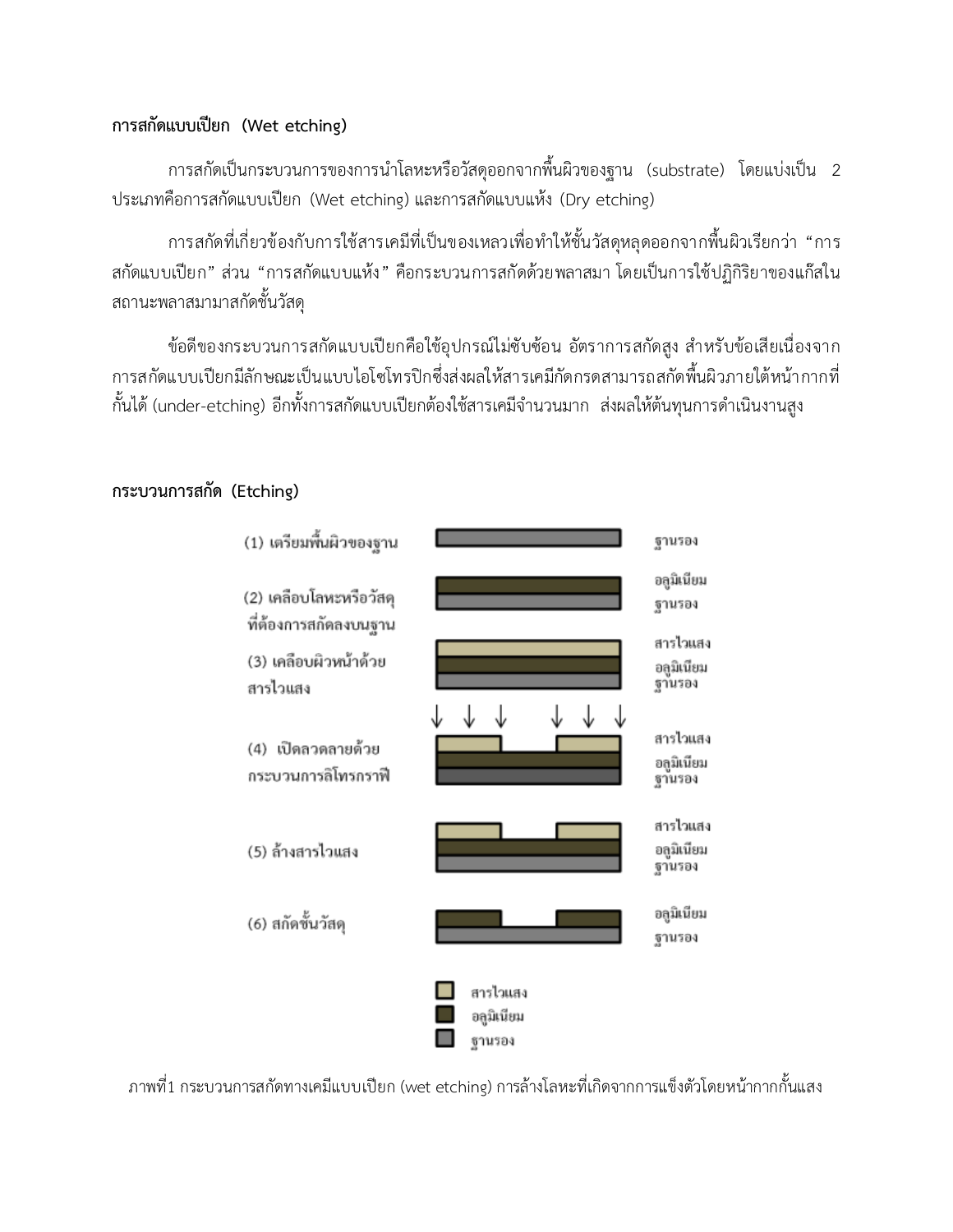## **กระบวนการสกัดแบบเปียกขั้นพื้นฐานถูกแบ่งออกเป็นสามขั้นตอนดังนี้**

- การเคลือบโลหะหรือวัสดุที่ต้องการสกัดลงบนฐาน: โดยการเคลือบชั้นฟิล์มบางของโละหะหรือวัสดุที่ต้องการบน ฐานรองเช่น ทองคำ อลูมิเนียม ด้วยเครื่องเคลือบฟิล์มบางเช่น เครื่องระเหยโลหะในสุญญญากาศหรือสปัตเตอร์ริง เป็นต้น (รูปที่ 1 - 2)

- การเคลือบผิวหน้าด้วยสารไวแสงและเปิดลวดลายด้วยแสง: เป็นการเคลือบผิววัสดุหรือโลหะด้วยพอลิเมอร์ที่มี ้ คุณสมบัติไวแสงและทนต่อสารเคมีที่สกัดชั้นวัสดุที่อยู่ด้านล่าง หลังจากนั้นจึงทำการเปิดลวดลายด้วยกระบวนการ ลิโธกราฟีด้วยรังสีอัลตราไวโอเลต (รูปที่ 3 - 4)

- การสกัดชั้นวัสดุด้วยสารเคมี: เป็นการสกัดชั้นโละหรือวัสดุที่ไม่ได้ถูกเคลือบด้วยสารไวแสงออกจากชิ้นงาน โดย ผสมสารเคมีที่เป็นของเหลวในอัตราส่วนต่างๆ ซึ่งจะสามารถควบคุมอัตราการสกัดและระยะเวลาได้แตกต่างกันไป ในแต่ละชนิดของส่วนผสมและหลังจากนั้นจึงล้างสารไวแสงออก (รูปที่ 5 - 6)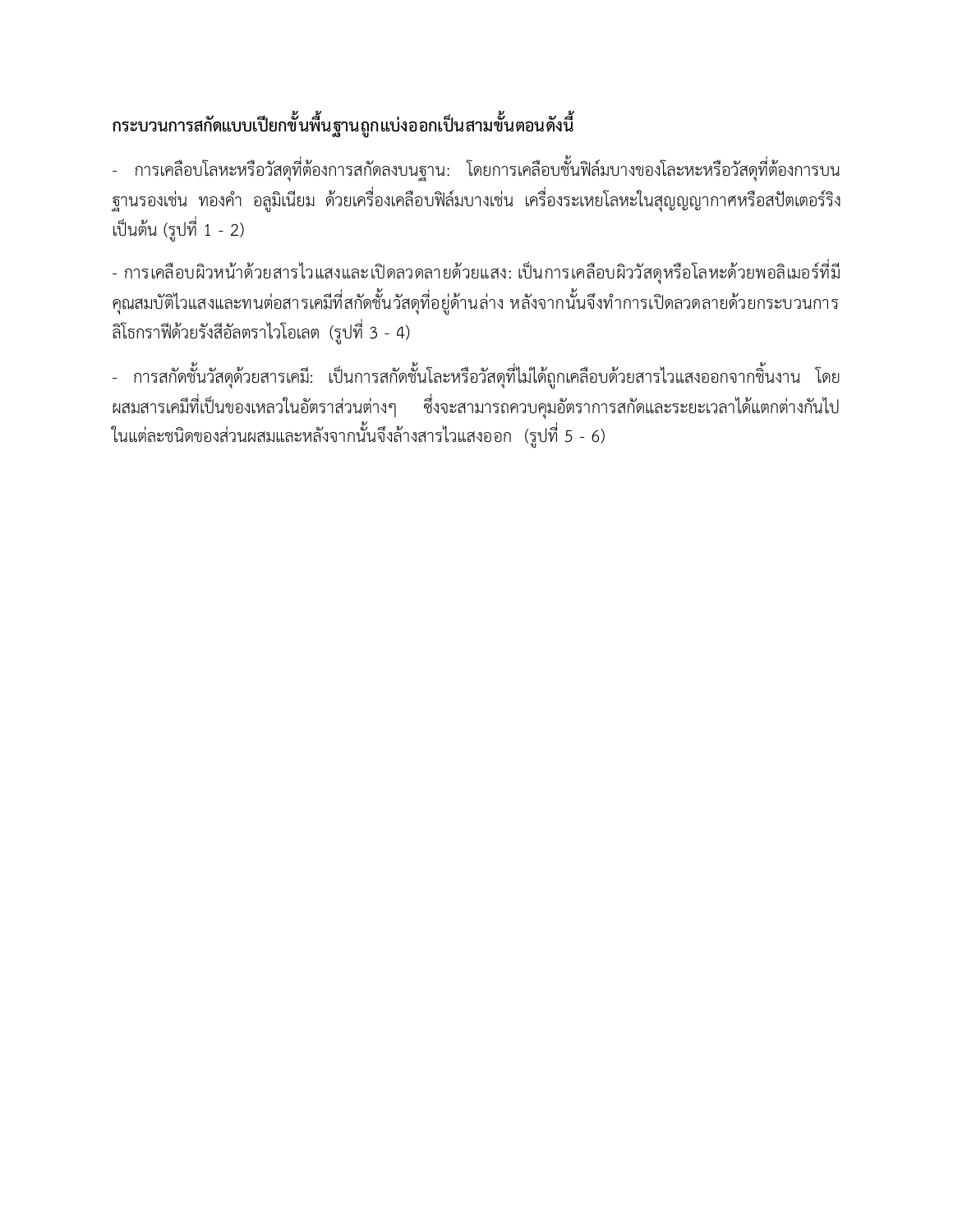| Alway use         |                                                                                                                              |                                                                                                                              |                                      |                           |                           |
|-------------------|------------------------------------------------------------------------------------------------------------------------------|------------------------------------------------------------------------------------------------------------------------------|--------------------------------------|---------------------------|---------------------------|
| <b>Metals</b>     | chemicals                                                                                                                    | ratio                                                                                                                        | Rate                                 | Ref.                      | Also etches               |
|                   | $H2O$ : 49% HF **Always use                                                                                                  | 98.5 % : 1.5 %                                                                                                               |                                      | Thailand MEMS Info        | Ni, $SiO2$ , Ti           |
| Aluminum Etchant  | $H_3PO_4$ (Phosphoric acid): $HNO_3$ (Nitric acid):<br>CH <sub>3</sub> COOH (Acetic Acid) : DI water                         | 3:3:1:1                                                                                                                      | rate 8.7 A/sec @ room                | <b>Thailand MEMS Info</b> | Ag, Ni                    |
|                   | $H_3PO_4$ (Phosphoric acid): $HNO_3$ (Nitric acid):<br>CH <sub>3</sub> COOH (Acetic Acid)                                    | 17:1:3                                                                                                                       | rate 200 A/sec @ room<br>temperature | Thailand MEMS Info        | Ag, Ni                    |
| Chromium Etchants | Dip in 50% HCl, then touch with Al bar<br>(magic touch) ** Always use                                                        | 20 g: 20 g: 100<br>ml<br>10 g: 2.5 g:<br>rate 16 nm/sec<br>$100 \mathrm{m}$<br>1:3<br>rate 666 nm/sec<br>for thin copper, Ni | <b>Thailand MEMS Info</b>            | Al, Cr, Cu,<br>Fe, Ni, Ti |                           |
|                   | NaOH (Sodium hydroxide): K <sub>3</sub> Fe(CN) <sub>6</sub> (Potassium<br>ferrocyanide) : DI water                           |                                                                                                                              |                                      | Thailand MEMS Info        |                           |
| Gold Etchant      | KI (Potassium iodide) : $I_2$ (iodide) : $H_2O_2$<br>(hydrogen peroxide) **Always use                                        |                                                                                                                              |                                      | <b>Thailand MEMS Info</b> | Fe                        |
|                   | HCL (Hydrochloric acid): HNO <sub>3</sub> (Nitric acid)                                                                      |                                                                                                                              |                                      | Thailand MEMS Info        | Etches all<br>metals      |
| Copper Etchants   | $H_2SO_4$ (Sulfuric acid) : $H_2O_2$ (hydrogen<br>peroxide) : DI water **Always use                                          | 1:1:20                                                                                                                       | compatible                           | <b>Thailand MEMS Info</b> |                           |
| Silver Etchants   | $NH_4OH$ (Ammonium hydroxide) : $H_2O_2$<br>(hydrogen peroxide) ** Always use                                                | 10:1                                                                                                                         | rate 6 nm/sec                        | Thailand MEMS Info        | Al                        |
|                   | $H_3PO_4$ (Phosphoric acid): $HNO_3$ (Nitric acid):<br>CH <sub>3</sub> COOH (Acetic Acid): DI water                          | 3:3:23:1                                                                                                                     | rate 10 A/min                        | Thailand MEMS Info        | Al, Ni                    |
| Ti                | $H_2O$ : HF 49% conc. ** Always use                                                                                          | 97ml: 3ml                                                                                                                    | rate 880 nm/min                      | Thailand MEMS Info        | Ni, SiO <sub>2</sub> , Ti |
| Ni                | $H_3PO_4$ (Phosphoric acid): $HNO_3$ (Nitric acid):<br>CH <sub>3</sub> COOH (Acetic Acid) : DI water ** Always<br><b>use</b> | 3:3:1:1                                                                                                                      | rate 66 nm/min @<br>room temperature | Thailand MEMS Info        | Al, Ag                    |

## **ส าหรับสารเคมีที่ใช้กัดโลหะประเภทต่างๆที่ใช้งานประจ าห้องปฏิบัติการ มีดังนี้**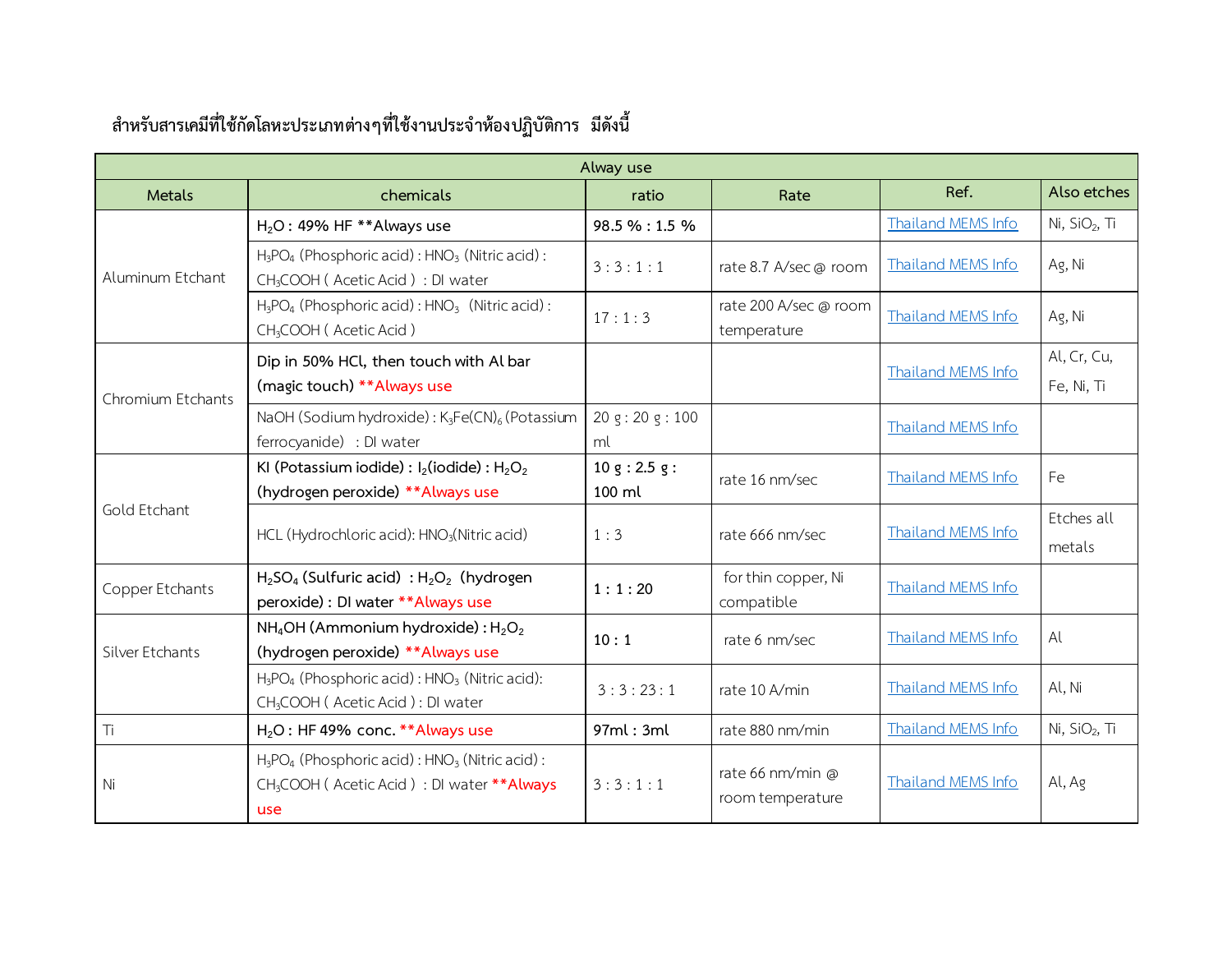| Seldom                                              |                                                                                                                  |               |                                                           |                    |                           |  |
|-----------------------------------------------------|------------------------------------------------------------------------------------------------------------------|---------------|-----------------------------------------------------------|--------------------|---------------------------|--|
| <b>Metals</b>                                       | chemicals                                                                                                        | Metals        | Rate                                                      | Ref.               | Also etches               |  |
| Native oxide etchant                                | HF 47% conc. (Hydrochloric acid) : DI water                                                                      | 1:19          |                                                           | Thailand MEMS Info | Ni, SiO <sub>2</sub> , Ti |  |
| <b>Buffered Oxide</b><br>Etchant (BOE)              | HF 47% conc. (Hydrochloric acid) : NH <sub>4</sub><br>(ammonia) 40% conc.                                        | 1:6           |                                                           | Thailand MEMS Info |                           |  |
| TiW Etchant                                         | $H_2O_2$ (hydrogen peroxide)                                                                                     | 30%           |                                                           | Thailand MEMS Info |                           |  |
| Pt                                                  | HCl 37% (Hydrochloric acid) : HNO <sub>3</sub> 70% (Nitric<br>acid 70 % $w / w$ )                                | 570 ml: 30 ml | boiling+stirred, 50<br>nm/min at 70 C<br>photoresist mask | Thailand MEMS Info |                           |  |
| Si <sub>3</sub> N <sub>4</sub>                      | $H_3PO_4$ (Phosphoric acid)                                                                                      |               | 10 nm/min at 180 C<br>resist mask not<br>possible         | Thailand MEMS Info | Al, Cu, Fe,<br>Ni, SiN    |  |
| SiO <sub>2</sub>                                    | HF: NH <sub>4</sub> F (Ammonium fluorure): H <sub>2</sub> O                                                      | 28:113:170    | 100-250 nm/min<br>photoresist mask                        | Thailand MEMS Info | Metals                    |  |
|                                                     |                                                                                                                  | Another       |                                                           |                    |                           |  |
| <b>Metals</b>                                       | chemicals                                                                                                        | Metals        | Rate                                                      | Ref.               | Also etches               |  |
| Aluminum (Al)                                       | H <sub>3</sub> PO <sub>4</sub> (Phosphoric acid): HAc: HNO <sub>3</sub> (Nitric<br>$acid$ : $H2O$                | 19:1:1:2      | $40 \text{ Å/s}$                                          | www.coursehero.com | SiN, M                    |  |
|                                                     | $K_3Fe(CN)_6$ (Potassium ferrocyanide)                                                                           | 10%           | $100 \text{ Å/s}$                                         | www.coursehero.com |                           |  |
| Aluminum Oxide<br>(Al <sub>2</sub> O <sub>3</sub> ) | NH4OH (Ammonium hydroxide) : $H_2O_2$<br>(hydrogen peroxide) : H <sub>2</sub> O                                  | 1:1:3         | @ 80 °C                                                   | www.coursehero.com | Al, Poly                  |  |
| Brass (alloy Cu: Zn)                                | FeCl <sub>3</sub> (Iron (III) chloride)                                                                          |               |                                                           | www.coursehero.com | Cu, Ni                    |  |
|                                                     | $NH4SO5$ (ammonium persulfate)                                                                                   | 20%           |                                                           | www.coursehero.com | Al                        |  |
| Carbon (C)                                          | H <sub>3</sub> PO <sub>4</sub> (Phosphoric acid): CrO <sub>3</sub> (Chromium<br>trioxide): NaCN (sodium cyanide) |               |                                                           | www.coursehero.com | SiN                       |  |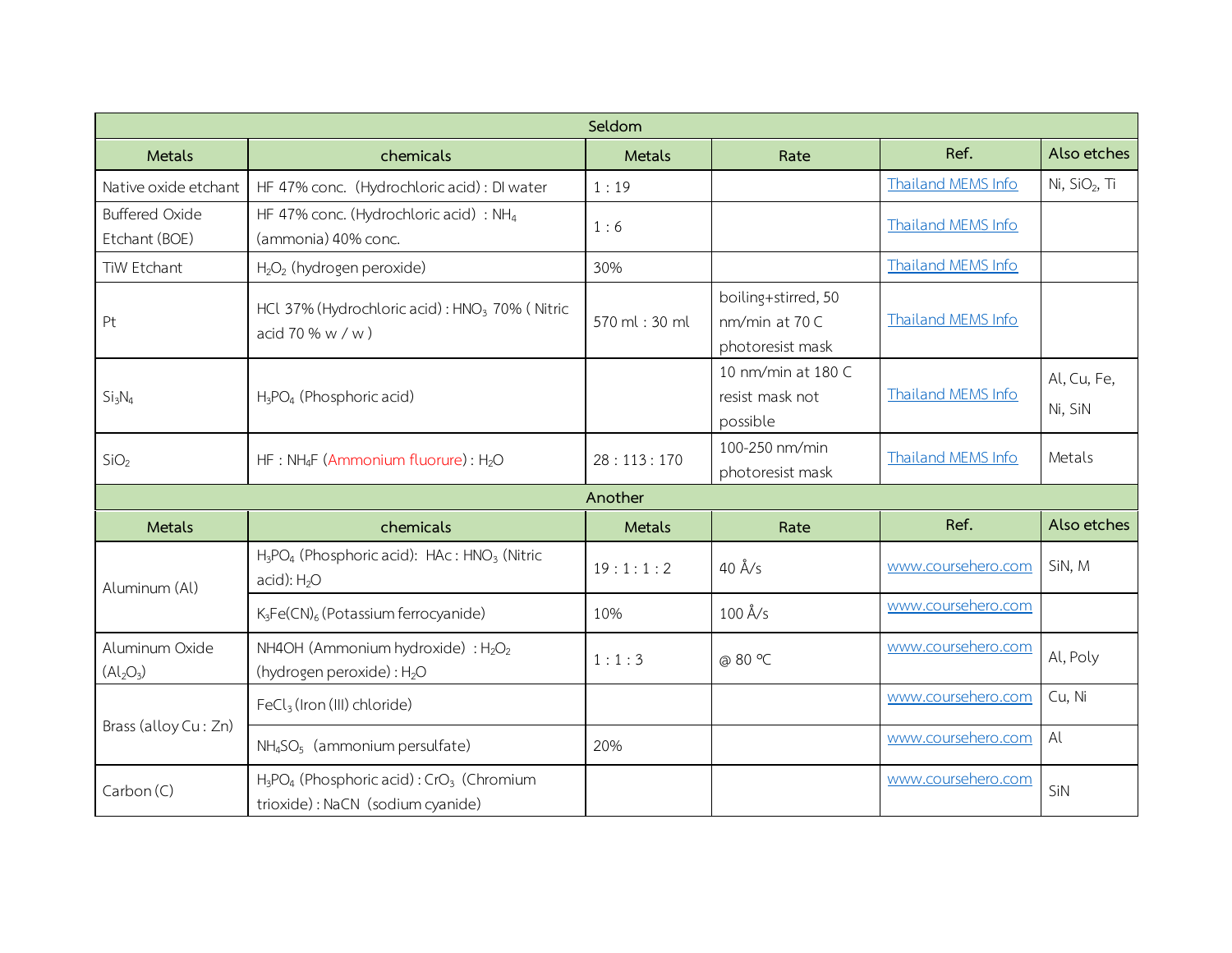| Chromium (Cr)                                    | KMnO <sub>4</sub> (Potassium Permanganate): NaOH<br>(Sodium hydroxide) : H <sub>2</sub> O | 2:3:1:2 |          | www.coursehero.com |        |
|--------------------------------------------------|-------------------------------------------------------------------------------------------|---------|----------|--------------------|--------|
| Copper (Cu)                                      | $FeCl3$ (Iron (III) chloride)                                                             | 30%     |          | www.coursehero.com | Ni     |
|                                                  | KCN (potassium cyanide)                                                                   | 20%     |          | www.coursehero.com | Ag, Au |
| Gallium Arsenide<br>(GaAs)                       | $Br2$ in CH <sub>3</sub> OH (methanol)                                                    | 5%      |          | www.coursehero.com | Fe     |
| Iron (Fe)                                        | I <sub>2</sub> (iodide) : KI (Potassium iodide) : H <sub>2</sub> O                        | 1:2:10  |          | www.coursehero.com | Au     |
| Nickel (Ni)                                      | $FeCl3$ (Iron (III) chloride)                                                             | 30%     |          | www.coursehero.com | Cu     |
| Polymers (e.g.:<br>photoresist, wax,<br>epoxies) | $NH_4OH$ (Ammonium hydroxide) : $H_2O_2$<br>(hydrogen peroxide)                           | 5:1     | @ 120 °C | www.coursehero.com | Al     |
| Stainless Steel (alloy<br>Fe: C: Cr              | $HF : HNO3$ (Nitric acid)                                                                 | 1:1     |          | www.coursehero.com | Metals |
| Tin (Sn)                                         | $HClO4$ (Perchloric acid) : HAc                                                           | 2:7     |          | www.coursehero.com |        |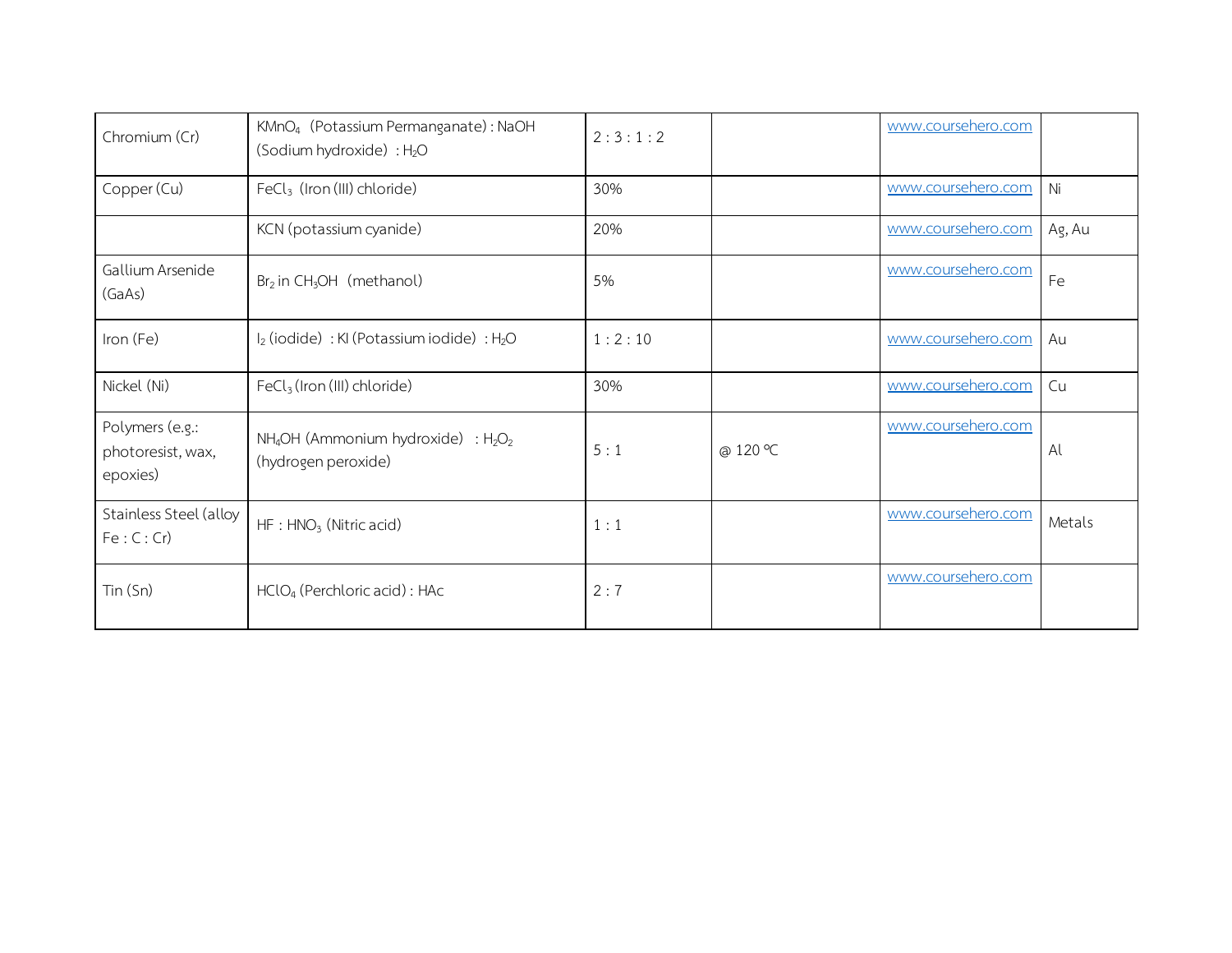| Photoresist development            |                                                                      |                               |                           |  |  |
|------------------------------------|----------------------------------------------------------------------|-------------------------------|---------------------------|--|--|
| Alternative photoresist developers |                                                                      |                               |                           |  |  |
| photoresist<br>developers          | chemicals                                                            | ratio                         | Ref.                      |  |  |
| AZ Developer                       | AZ Developer 400k                                                    |                               | Thailand MEMS Info        |  |  |
| AZ1512 photoresist                 | KOH : H <sub>3</sub> BO <sub>3</sub> : DI Water/RO Water             | $4g:1g:200$ ml                | Thailand MEMS Info        |  |  |
| AZP4620<br>photoresist             | $KOH : H_3BO_3 : DI Water/RO Water$                                  | $4g:1g:200$ ml                | Thailand MEMS Info        |  |  |
| SU-8 photoresist                   | 1-Methoxy-2-Propanol Acetate, 97% or greater<br>purity               |                               | Thailand MEMS Info        |  |  |
| PMMA photoresist<br>(PG developer) | Di(ethylene glycol) butyl ether: Morpholin :<br>Etanolamine : $H_2O$ | 600 ml: 200 ml: 50 ml: 150 ml | <b>Thailand MEMS Info</b> |  |  |
| PMMA photoresist                   | IPA : H <sub>2</sub> O                                               | 280 ml: 120 ml                | Thailand MEMS Info        |  |  |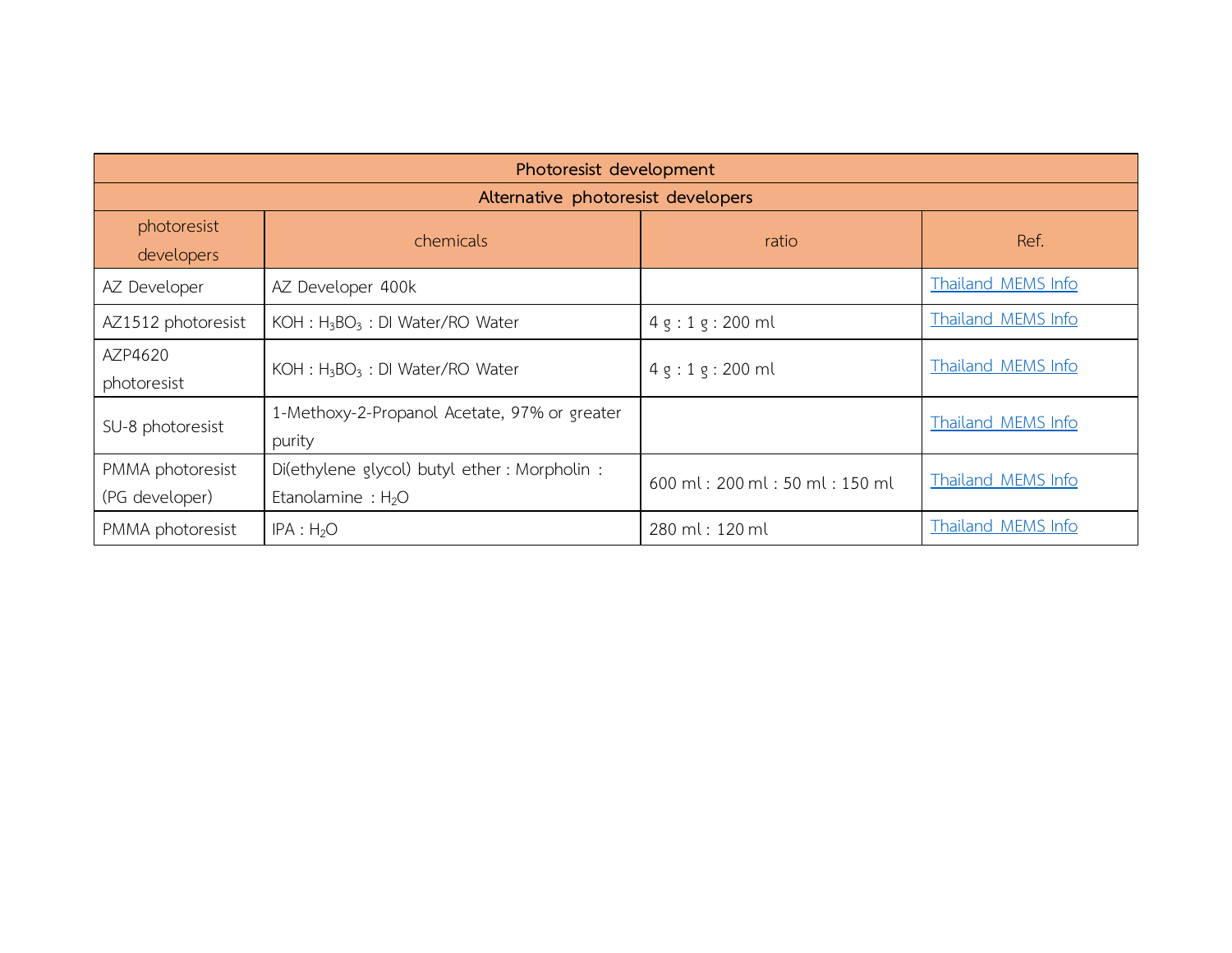### **สารเคมี (Chemicals)**

#### **บริษัท ไตรเอ็นซายน์ โพรไวด์เดอร์ จากัด (**TRIENSCIENCE PROVIDER CO., LTD.)

323/13ซอย ประชาอุทิศ 69 ถนน ประชาอุทิศ แขวงบางมด เขตทุ่งครุ กรุงเทพฯ 10140

Tel. : (668) 14229882 / 16846520 / 02-817 2800-1 Fax. : 02-817 2802-3

E-mail: sales@trienscience.co.th, smartscom@yahoo.com

- $\triangleright$  Acetic acid ( glacial ) 100% unhydrous
- $\triangleright$  Nitric acid 69%, 2.5Lt. @1390 THB
- Hydrogen peroxide 30%w/w,2.5Lt. @2125 THB
- Ammonia Solution, 2.5Lt. @960 THB
- $\triangleright$  Sulfuric acid 95-97 %, 2.5Lt. @1320THB
- $\triangleright$  SODIUM HYDROXIDE (NaOH)
- $\triangleright$  POTASSIUM IODIDE (KI)
- $\triangleright$  POTASSIUM HYDROXIDE (KOH)
- $\triangleright$  KCN (potassium cyanide)
- $\triangleright$  CH<sub>3</sub>OH (methanol)
- **•** บริษัท วิทยาศรม จำกัด

ที่อยู่335/9-10 ถนนมหาดไทย ตำบลในเมือง อำเภอเมืองนครราชสีมา จังหวัดนครราชสีมา 30000โทรศัพท์0-4425-2725แฟกซ์0-4425-9670เวลาทำการจันทร์-ศุกร์ เวลา 08:30-17:00พิกัด14.9732583, 102.1088389

- $\triangleright$  POTASSIUM FERRICYANIDE (K<sub>3</sub>Fe(CN)<sub>6</sub>), 500g@520 THB
- Hydrofluoric acid 49%, 2.5Lt. @3500 THB
- $\triangleright$  Hydrofluoric acid 50%
- Hydrochloric acid fuming 37%, 2.5Lt. @750THB
- $\triangleright$  Boric acid, 1kg @640 THB
- $\triangleright$  KMnO<sub>4</sub> (Potassium Permanganate)
- $\triangleright$  I<sub>2</sub> (iodide)